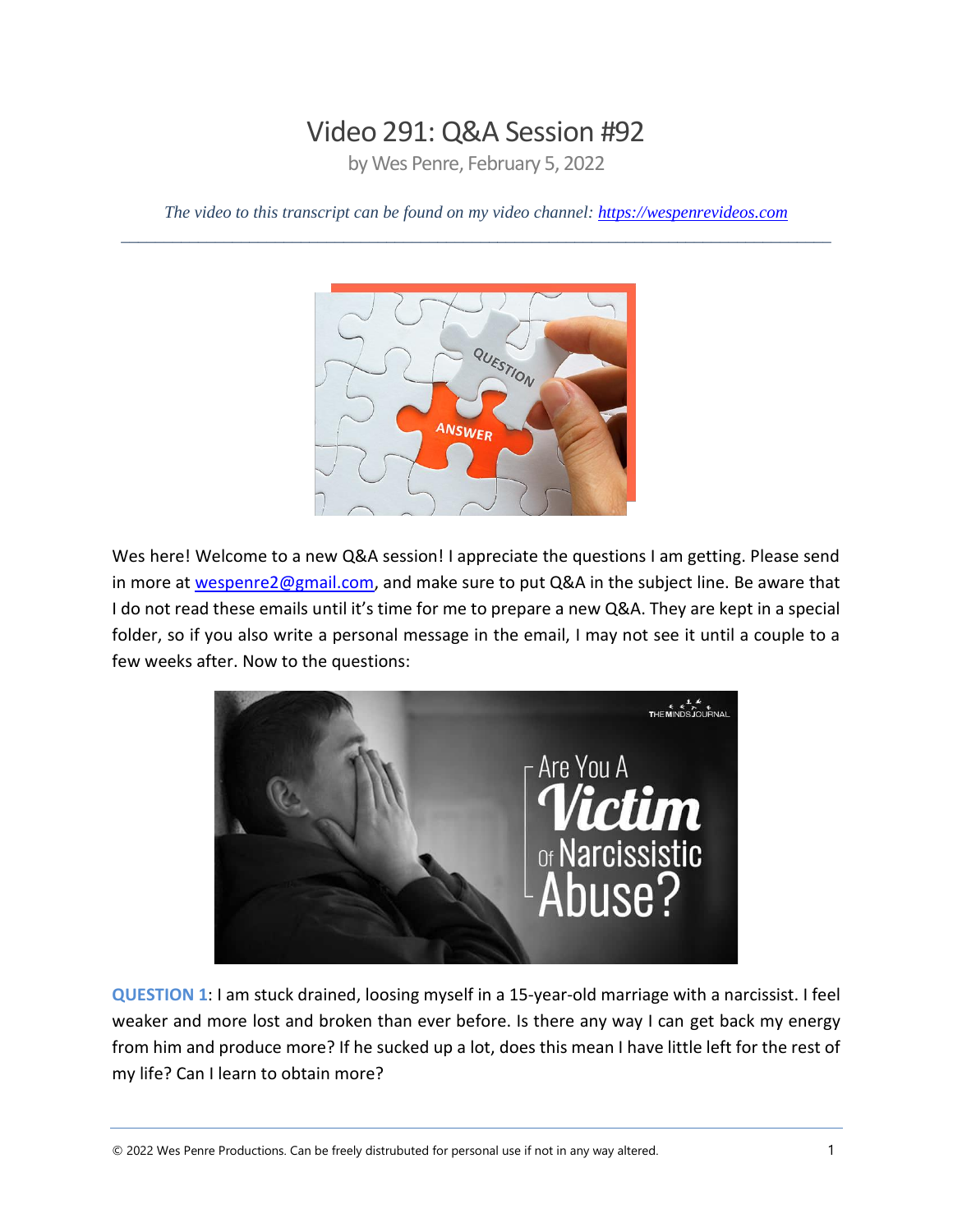**ANSWER**: A situation as the one you describe can never improve because the narcissist does not change, so for your own sanity and physical well-being, you need to handle this, or your life will not progress in a positive manner.

Yes, abusive people feed off our soul energy, which makes us feel drained, fatigued, and are often unable to function normally in relationship to self and others. We feel tired even after a good night's sleep, and we lose our self-worth.



However, the energy a soul stores and uses is not constant. The Universe has an abundance of energy, and just because we feel depleted, we can once again rebuild our energy to a normal level by disconnecting completely from sources that drain our energy. When we do so, we will "refill" our buffer of energy again—we are like batteries in that sense. But we need to learn to set boundaries. Think about it in a physical way: if someone charges you with a sword, you put your shield up, and the sword hits the shield instead of you. The shield is your boundary—it's a matter of knowing what we want and what we do not want, and we communicate that to the world, verbally or through our manner. We must not compromise with our boundaries. If we don't have boundaries, we will continue pulling in narcissists. By regaining self-worth and becoming more secure through inner healing, we will be better and better at setting up boundaries. But it is *crucial* to remove the sources of our energy depletion first. Don't wait years to handle the situation—it will make your own condition worse and will eventually affect your physical health, after first having crippled your emotional health. When the emotional pain becomes too much to bear for our minds, we subconsciously transfer the pain to the body, which then gets sick. And don't forget to educate yourself. There are tons of videos on the Internet about narcissism and how to handle it.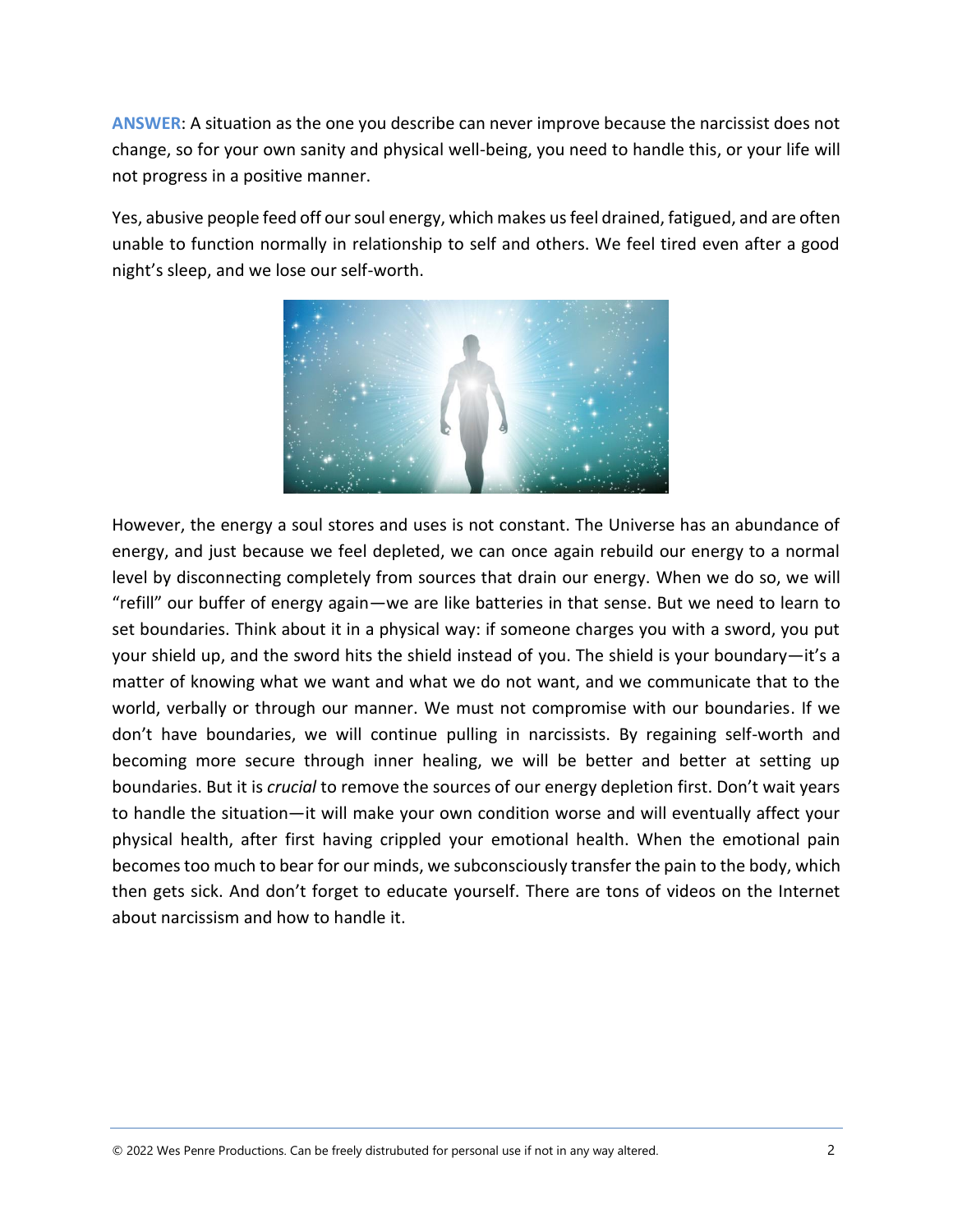

**QUESTION 2**: With the launch of the new spacecraft, the James Webb telescope, all over the news, what are your thoughts on NASA space program and other space agencies? Don't you think these crafts are real? I know you think Earth is surrounded by a grid and no human can leave the grid in the human body but what about those crafts sent by humans into outer space?

**ANSWER**: The crafts themselves may be real, but they are not located in outer space, i.e., above the Earth's atmosphere because of the Dome (also called the *Firmament*) that stops us from physically reaching beyond the atmosphere. The Dome (not to be confused with the Grid) is most likely a plasma field surrounding the "planet," which has a flattish surface. Even mainstream science teaches us that Earth has many layers of atmosphere before we reach "space," i.e., the rest of the solar system. Therefore, the footage we are shown by NASA and other space agencies are fake. The astronauts do not live in a vacuum and the "sky" outside is not black. The satellites orbit the plain surface of Earth from a high altitude of the atmosphere, and that's all.

When we are shown pictures of "astronauts" floating in the vacuum inside a space station (see YouTube videos), it's just very bad acting. For instance, look at their hair, standing right up, imitating vacuum. Look again, and you see stiff hair with at least one entire bottle of hairspray in it. If the lies were not so serious, it is actually funny. Once you've seen it, it cannot be unseen. And seriously, go to Google, click the image tab and type in "James Webb space telescope." Can you honestly find one picture in there that doesn't obviously look like CGI? I couldn't.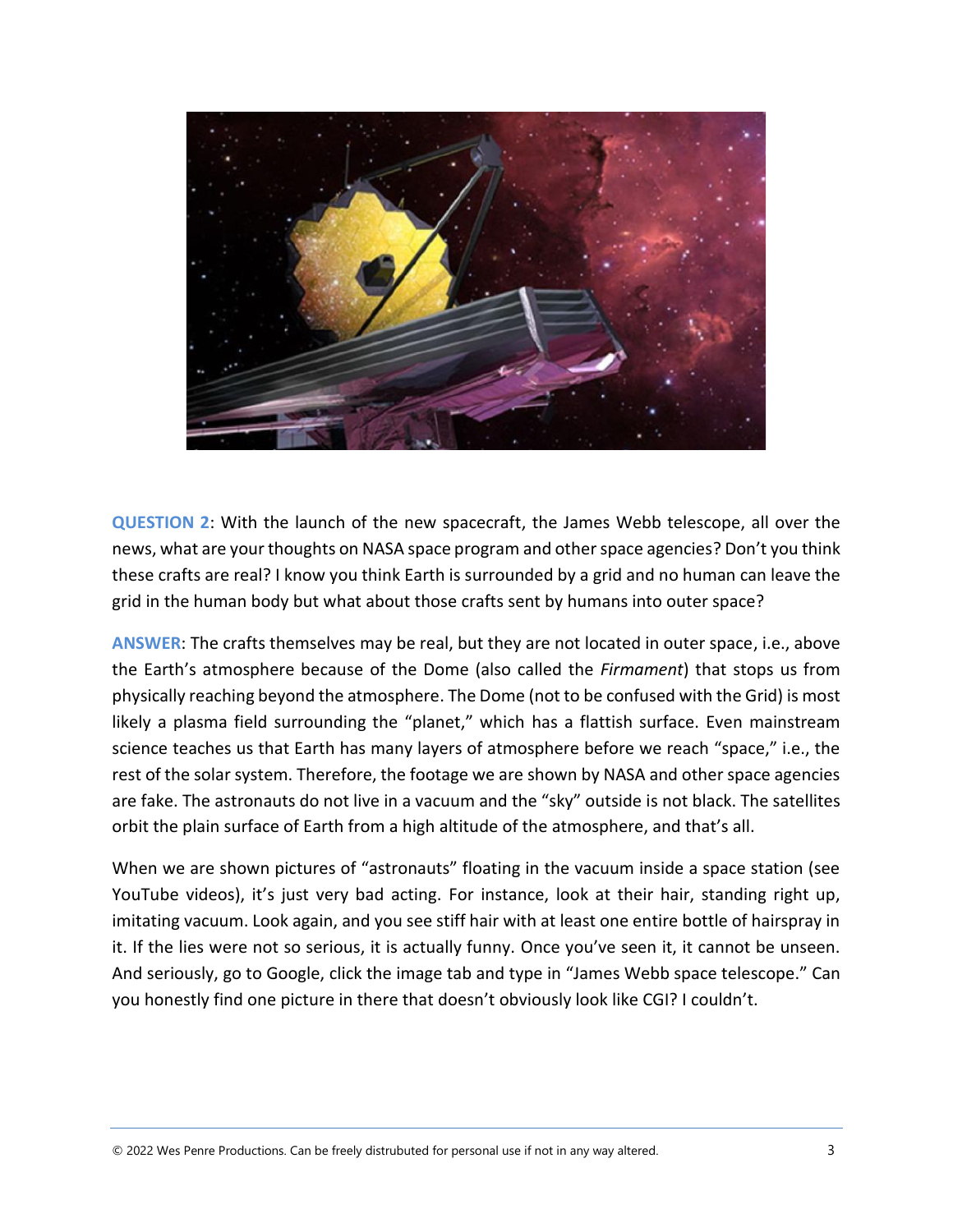

**QUESTION 3:** Regarding channeled entities and various ETs, where do you think beings like the Pleiadians, Sirians, Arcturians etc., come from? I assume they must have been created within the Kenoma. Are they emanations of the Archons?

**ANSWER**: If we exclude fake channeling and astral entities from the equation, we see one thing these ETs or entities usually have in common—they say they are us in the future, and they are a collective of souls. My research has led me to believe this is true, as I will explain in a minute. They might call themselves Pleiadians or Arcturians, but that is just to make it more digestible to us.



You who have followed my recent work know that our solar system/the Matrix/the Kenoma comprises seven Heavens, represented by seven celestial bodies and their sphere of influence: the moon, Mercury, Venus, the Sun, Mars, Jupiter, and Saturn, respectively, and in that order. Each Heaven is guarded and controlled by an Archon, i.e., Yaldabaoth's offspring. What New Age calls the Ascension Process is basically the soul's transition though these Heavens, which are all within the Matrix System. The purpose, hypothetically, is to eventually, after millions of years of ascending through these Heavens, we are finally being set free from the Matrix and can go to Orion—the Greater Universe. Instead of going through these enforced ascension levels, we can bypass this painful process by going through the Grid.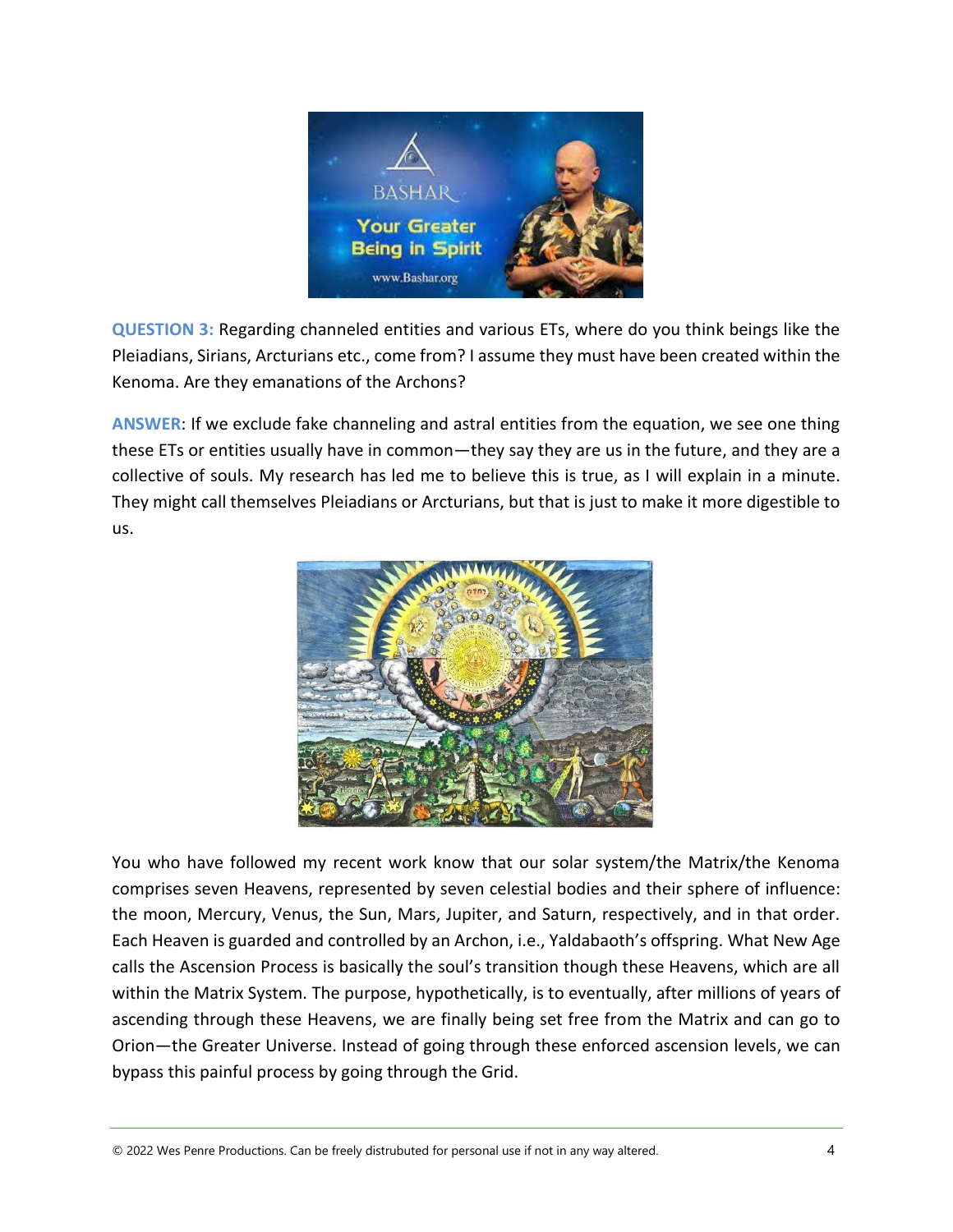

The channeled collectives (which they usually are—a "soul group") are usually human souls who have ascended within Yaldabaoth's Heavens. Usually, these soul groups call them densities, dimensions, or universes, respectively. If a channeled group claims to be of the fifth density, for example, they are an ascended part of our own human soul group who reside in the Fifth Heaven, which is Mars. The soul group in the RA Material, for instance, were from the sixth density, aka Jupiter, and their next ascension level would be Saturn, the Seventh Heaven (they become a sun, as they put it—Saturn being considered the ancient sun in our solar system). The Seventh Heaven would be considered Yaldabaoth's or God's "Paradise." The RA collective also talks about Octaves, and that they do not know what will happen after ascending from the Seventh Heaven. It's because they know nothing about the Grid and Orion (information that is hidden from them). The question is whether Yaldabaoth will actually let them go after completing his ascension program. According to my research, no one has graduated from the Matrix yet (at least a few years ago).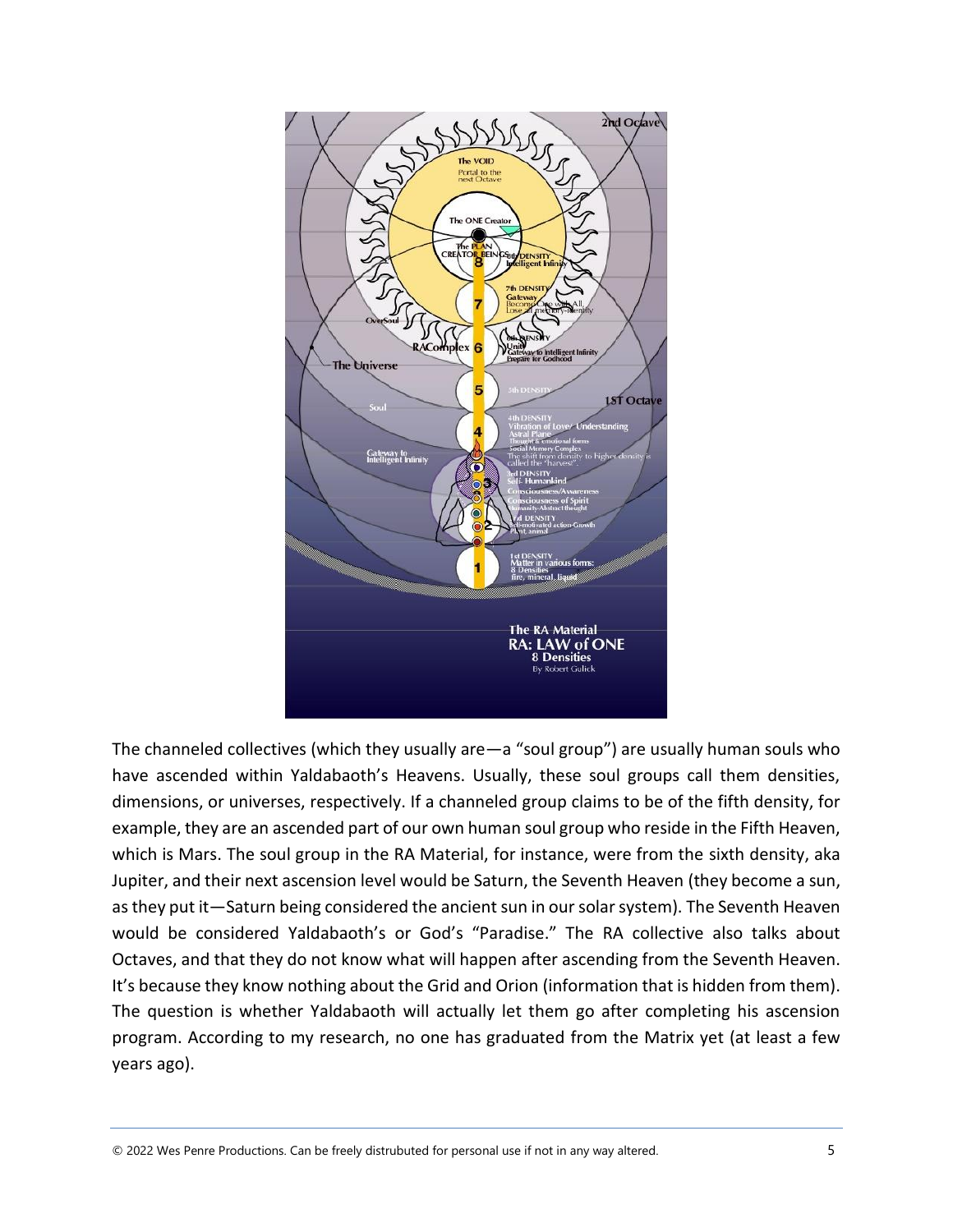

So, the channeled messages come from within the Matrix System, conveyed by "future humans," i.e., we will become like them if we choose the archontic ascension program and stay within the Matrix. However, after the Singularity is in place, it's most likely that human souls on the 3D level, in physical bodies, will not be able to ascend. They will be stuck here as "immortal" cyborgs.

With the above information in mind, you now have the answer to who the so-called "Ascended Masters" are (ascended humans), as well as the Galactic Federation of Light, and most of the channeled entities, as well. They are not from other star systems—they have ascended to different planets/Heavens within our solar system, which is surrounded by the bioelectrical Grid.



**QUESTION 4**: Is it possible that with all the planetary upheaval that the passing of Nibiru will cause, that their plans for the Singularity could be greatly hindered? I think many or most of the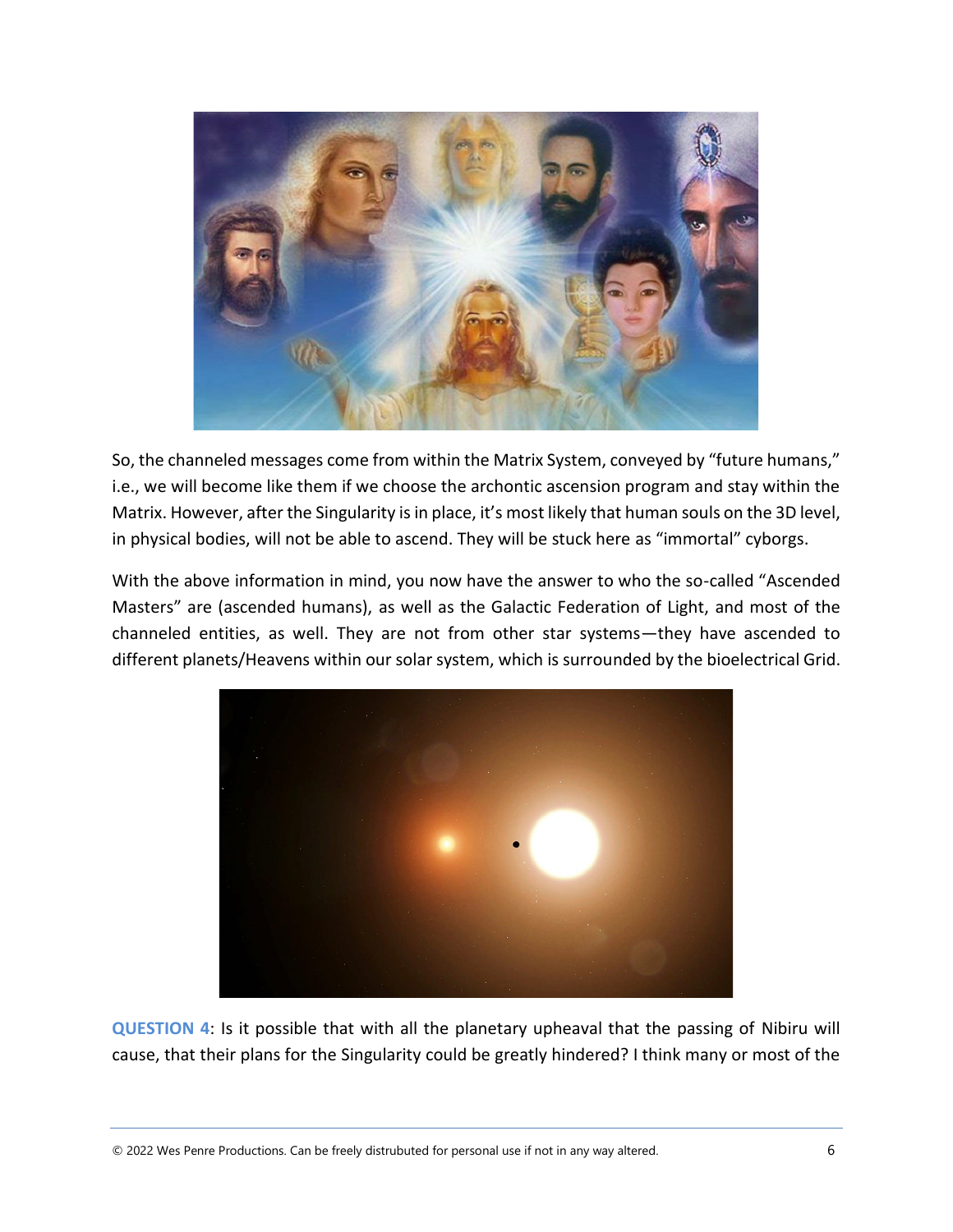satellites could be taken out along with the electrical power grids worldwide. AI and the Singularity project certainly needs both the satellites and the power.

**ANSWER**: I must tell you that I do not believe that "Nibiru" is a threat to us. I am aware people have seen and photographed celestial bodies in the sky, seemingly within our atmosphere, but I would suggest they are holograms to confuse us. The same thing applies to seeing more than one sun. That's the only answer I can give, I'm afraid.



**QUESTION 5**: Why can't we go into the moment Sophia split into us; we who are her sparks; and unite with her? We are her and She is us. In other words, why can't we create in unison with her as Creator Gods now?



**ANSWER**: We can, and that is actually our entire purpose for being in this lower realm of the physical universe. But the part of the human soul group, i.e., we here on Earth, are contained and isolated from the majority of the human soul group, who resides outside the Matrix/Kenoma.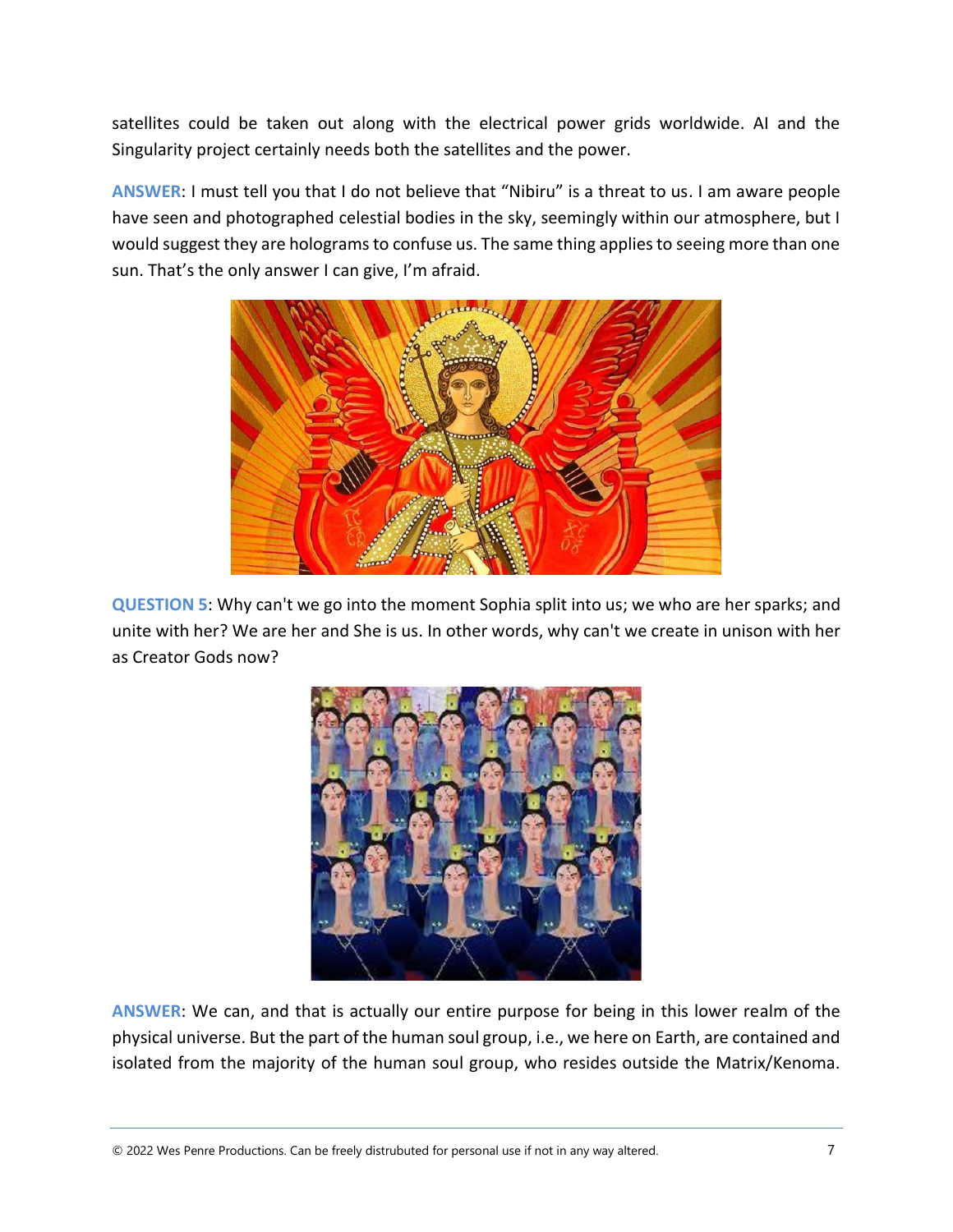We live in a much denser environment than they do. We have amnesia, and we are heavily manipulated and tampered with, and we have been told so many lies and half-truths as a human soul group that we no longer know we are creator gods, inhabiting Spirit, and can therefore create. Humans tend to think things occur by happenstance, and that they have little part in what is created around them, when in fact they are creating their lives themselves. So, in order to create with Sophia, as you put it, we first need to wake up as a soul group—not just as random individual lighthouses here and there. When that happens, the Grid will come down, and we can leave this Matrix together. Now, we need to leave as individuals and join the major human soul group outside this construct. So long as humanity does not wake up from their trance, they keep being disconnected from the Spiritual and creative part of themselves, not understanding that they create with their thoughts.

## **PATREON**

https://patreon.com/wespenre

Please consider signing up on Patreon. Without your support, it is literally impossible to continue with these videos and articles. Patreon supporters are what makes it possible. So, if you like what you see and hear, please consider going to<http://patreon.com/wespenre>and sign up. The URL will also be listed in the last frame of this video.